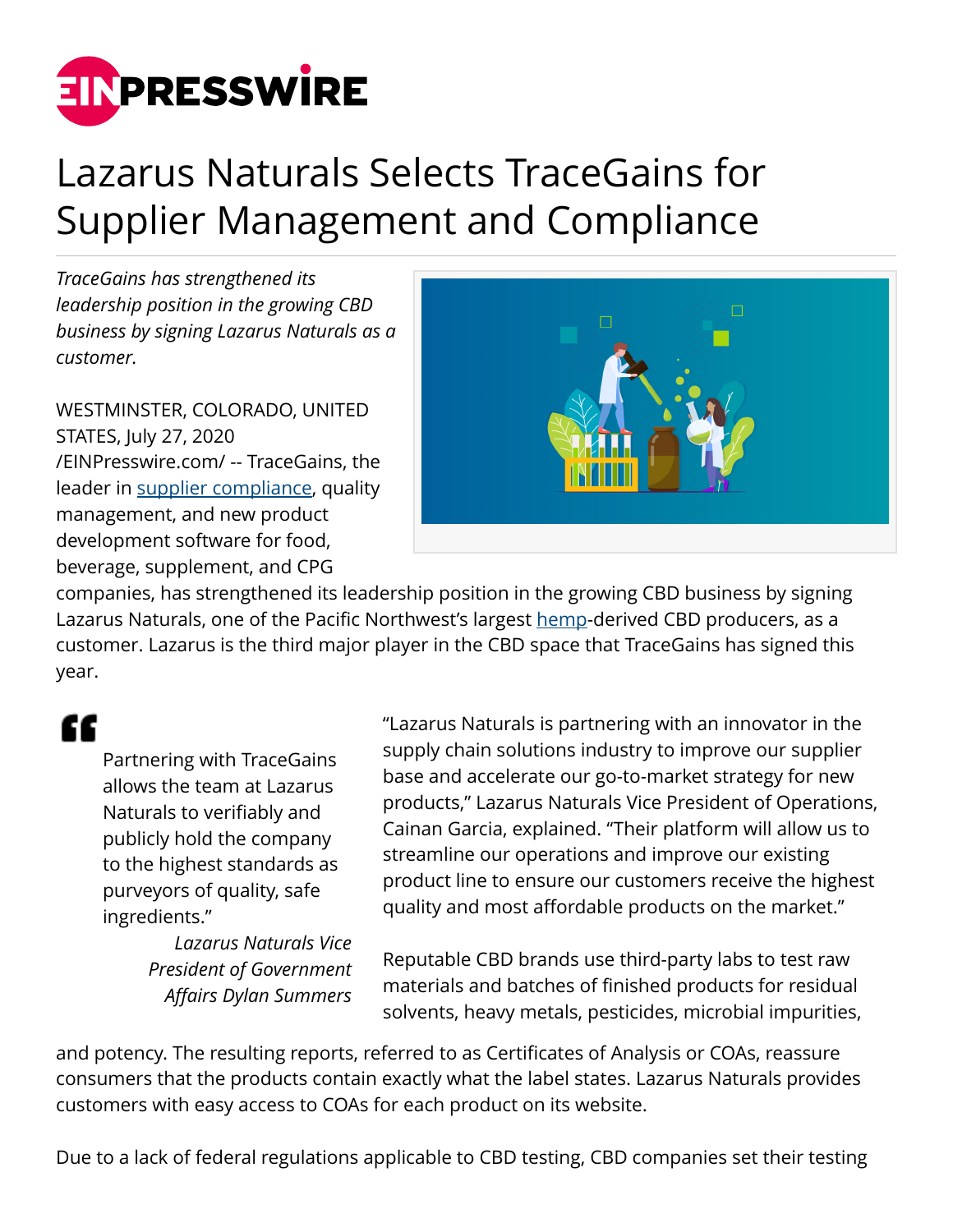standards and make internal COA pass/fail determinations. Lazarus Naturals raises the bar in the CBD industry with its commitment to relying on the foremost authorities on product safety and quality. Lazarus Naturals' testing standards are based on and consistent with the Food and Drug Administration, World Health Organization, and American Herbal Products Association guidelines.

Lazarus Naturals has adopted these best-in-class standards for the CBD it extracts from the hemp grown on its farms in Central Oregon, as well as ingredients it purchases from third-party suppliers. Using TraceGains [Supplier Management](https://www.tracegains.com/supplier-management) software, Lazarus can automate the management of these suppliers on a regulatory front. In contrast, its Supplier Compliance solution allows the company to scan COAs digitally, eliminating the manual process of looking at each document individually.

"Given the FDA's lack of regulatory clarity for hemp-derived cannabinoid products and the inconsistent standards for quality and practices state-to-state, hemp companies must selfregulate to ensure consumer safety," Lazarus Naturals Vice President of Government Affairs Dylan Summers said. "Some businesses rise to the challenge while others take advantage of the limited oversight. Partnering with TraceGains allows the team at Lazarus Naturals to verifiably and publicly hold the company to the highest standards as purveyors of quality, safe ingredients."

"A traditional ERP system can't support the company's regulatory compliance requirements, so Lazarus contacted TraceGains to manage that part of the business. In the future, the company can combine data from TraceGains with ERP data for complete supply chain visibility," TraceGains CEO Gary Nowacki said.

## About TraceGains

TraceGains is a supplier compliance, quality management, and networked product development platform that helps food, supplement, and CPG companies deliver on brand promise. TraceGains Network is where R&D, procurement, quality, and regulatory departments collaborate with suppliers globally to bring safe products to market faster. Thousands of supplier locations and data sources are combined to identify and qualify suppliers, precisely source items and ingredients, build recipes, create and negotiate specifications, and automatically collect supporting documentation. On average, companies find that 80% of their suppliers are already on TraceGains Network, allowing them to connect and collaborate immediately. Managing risk is easy with automatic alerts for key ingredients and formulas, and daily system updates on new and emerging supply chain threats and regulatory issues.

## About Lazarus Naturals

Founded in 2014 on the belief that CBD should be accessible for everybody, Lazarus Naturals produces high-quality products that are effective, not expensive. The company is fully vertically integrated – from its Central Oregon hemp farms to its in-house extraction, formulation, and packaging – allowing the company to deliver the lowest cost per milligram CBD tinctures,